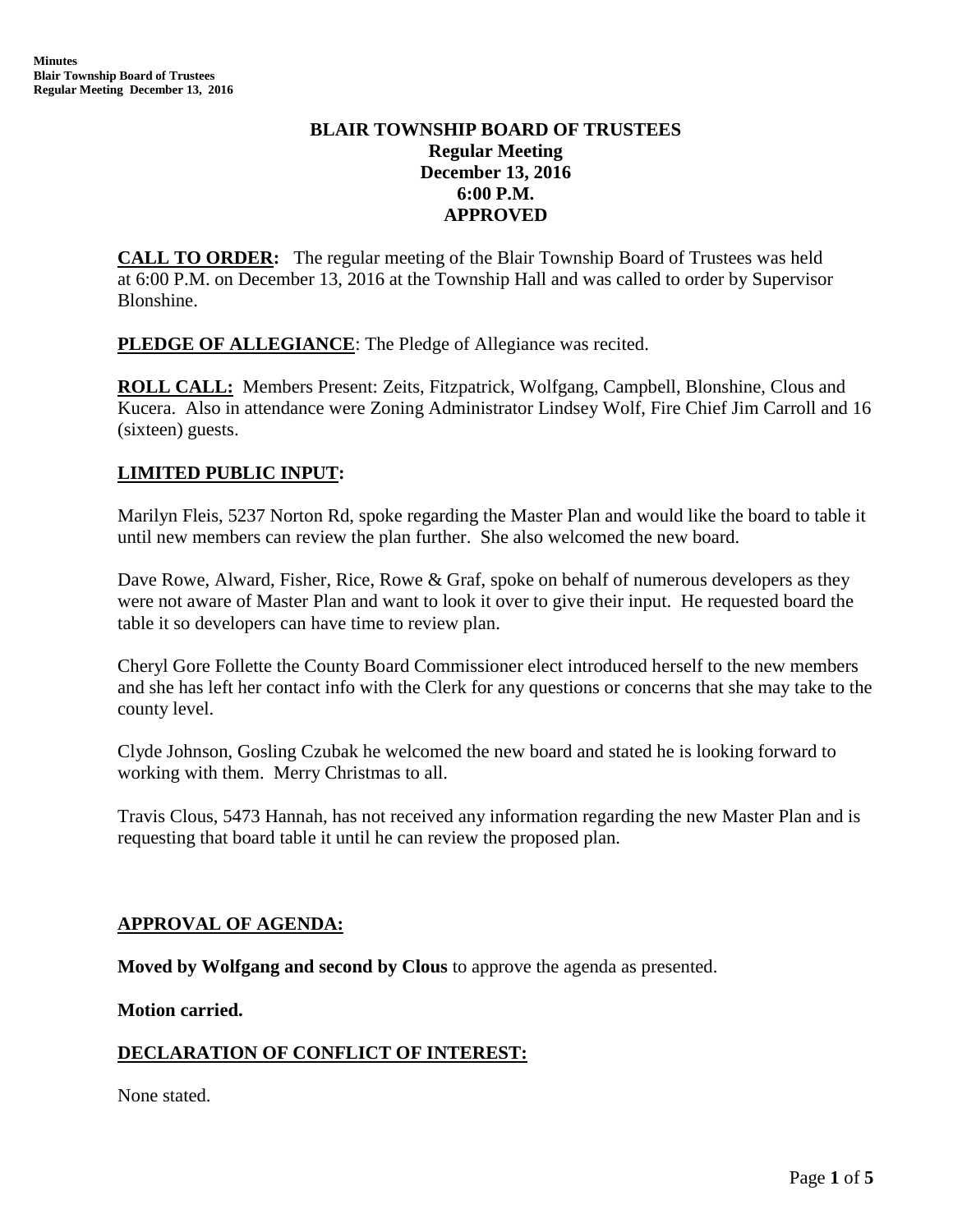## **PRESENTATIONS/SPECIAL REPORT:**

**County Commissioner's Report:** Alisa Kroupa Grand Traverse County Commissioner spoke regarding the budget hearings, restructuring of COA and Jason Gillman appointed new Road Commissioner.

**Sheriff's Report:** Deputy Matt Karczewski stated that Township stats were not available, but gave the remainder of his report. He had a busy month investigating ID Theft, Embezzlement and breakins.

### **ANNOUNCEMENTS/CORRESPONDENCE**

Lynette Wolfgang welcomed new board members and stated she looks forward to working with them.

Roger Zeits attended a meeting at the County Road Commission and they did an aerial presentation with drones showing all the projects in place.

Nicole Blonshine thanked Lynette Wolfgang, Tracie Campbell, Lindsey Wolf, Lisa Guerrieri, Aaron Plowman and Wendy Witkop for all their help gathering information for the County, Village and Township Revenue Sharing report that needed to be submitted December 1, 2016. She also reported on the new furnace that was installed with help from Bill Heck, Blair Township firefighters and Scott Blonshine of Pioneer Diesel Services who donated his time and a fork lift.

| <b>FUND</b>           | <b>CHECK NUMBERS</b> | <b>TOTALS</b> |           | <b>REPORTS</b>           |
|-----------------------|----------------------|---------------|-----------|--------------------------|
| General Fund          | #32614-#32666        | \$            | 61,349.08 | <b>Assessing Report</b>  |
| Ambulance Fund        | #17758-#17795        | \$            | 47,426.62 | <b>EMS</b> Report        |
| Fire and Police Fund  | #11003-#11029        | \$            | 47,749.22 | Fire Dept. Report        |
| Trust & Agency Fund   | #1909                | \$            | 73.00     | Treasurer's Report       |
| Sewer Bill Fund       | #1818-#1826          | \$            | 2,427.08  | Water Dept. Report       |
| Sewer Assmt. Fund     | $# -0-$              | \$            | -0-       | Zoning Report            |
| Water Assmt. Fund     | $# -0-$              | \$            |           | Minutes October 11, 2016 |
| Water Bill Fund       | #4954-#4972          | \$            | 25,050.39 | <b>Regular Meeting</b>   |
| <b>RD RRI Account</b> | $# -0-$              | \$            | $-()$     |                          |
| RD Debt Retirement    | $# -0-$              | S             | $-()$     |                          |
| Milfoil Fund          | $# -0-$              | \$            | $-0-$     |                          |

### **CONSENT CALENDAR**:

**Moved by Clous second by Wolfgang** to approve the Consent Calendar with the addition of the Fire Department Report. **Yes:** Clous, Zeits, Wolfgang, Fitzpatrick, Blonshine, Campbell and Kucera. **Motion carried.**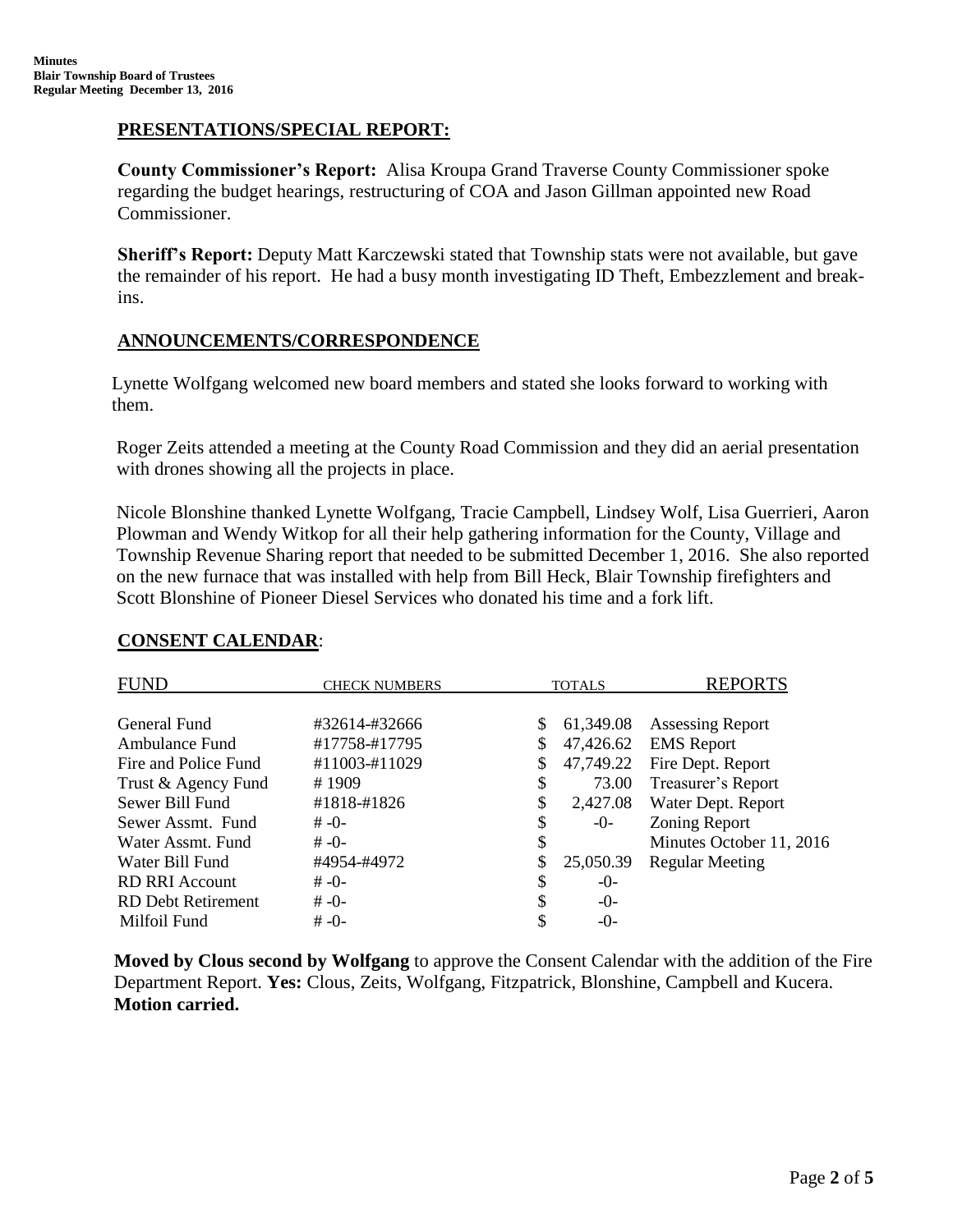### **UNFINISHED BUSINESS**:

#### **a. Intercept Payments**

The Supervisor reported on the progress of payments for intercept agreements.

#### **NEW BUSINESS:**

### **Regular meeting closed @ 6:28pm.**

### **Open Public hearing @ 6:28pm.**

### **a. Public Hearing of Master Plan**

- 1. Jim Schmuckal, 762 Windmill Lane has numerous questions regarding the new Master Plan and would like the board to table it at this time.
- 2. Dan DeVaun, 2727 Thompson Drive stated that the Master Plan has been available for review for over a year; updates have been presented for review and he would like the Master Plan to be adopted. He also welcomed the new board members.
- 3. Chuck Benson, 3838 Rustic Manor Ct., resident and Blair Township business owner, would like the board to table the Master Plan.
- 4. Received email from David Prevo, he would like the board to table the Master Plan to have more time to review and provide comments.
- 5. Lindsey Wolf, Zoning Administrator, asked the board and residents if they had any questions or concerns regarding the Master Plan.

### **Closed Public Hearing @ 6:41pm.**

#### **Open regular meeting @ 6:41 pm.**

**Moved by Wolfgang second by Kucera** to table the Master Plan and have study sessions to help members gain knowledge and have a better understanding of the Master Plan. Bring back to board for the February 14, 2017 meeting. **Yes:** Zeits, Blonshine, Clous, Kucera, Fitzpatrick, Campbell, Wolfgang. **No:** None. **Motion carried.**

#### **b. Interview Committee Recommendation**

The Clerk discussed the committee's recommendation. There was discussion regarding starting salary.

**Moved by Blonshine second by Zeits** to recommend Dan O'Brien for the Medical Director position with a starting salary of \$56,000, to be reviewed in 6 months. **Yes:** Blonshine, Clous, Kucera, Fitzpatrick, Wolfgang, Zeits. **No:** Campbell. **Motion carried.**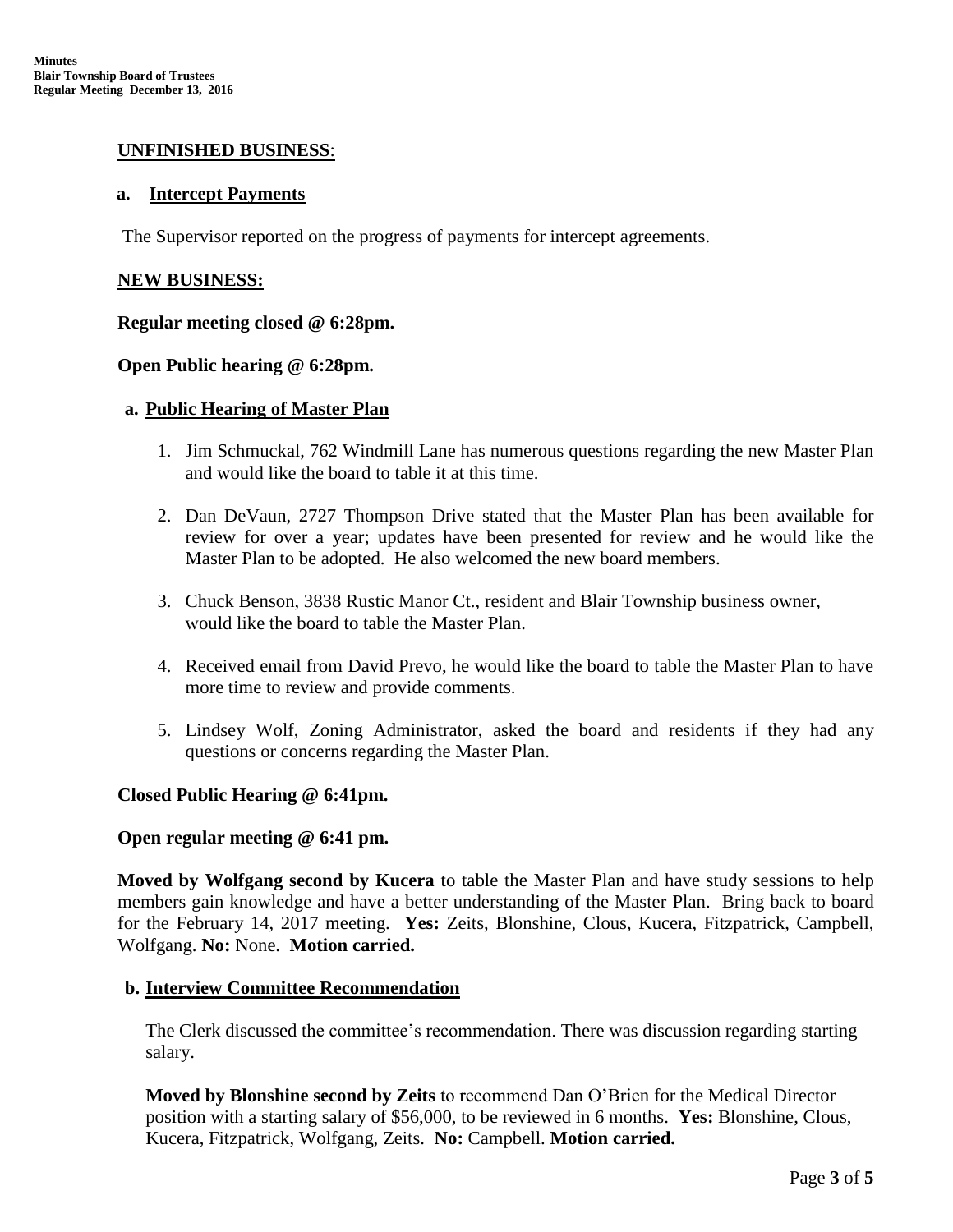### **c. Resolution #2016-20**

Clerk Wolfgang discussed Public Act 152 and explained the Townships responsibilities regarding the Townships contribution to employees' health care.

**Moved by Wolfgang second by Clous** to adopt Resolution #2016-20 annual exemption option as set forth in 2011 Public Act 152, the Publicly Funded Health Insurance Contribution Act. **Yes:** Clous, Kucera, Fitzpatrick, Campbell, Wolfgang, Zeits, Blonshine. **No:** None. **Motion carried.**

## **d. Update from Gosling Czubak**

Clyde Johnson, Township engineer, discussed the application with Rural Development for funding for a water treatment plant. He stated that the General Fund should be paying the Water Fund for usage in the Township Park and Township Hall.

## **e. Surplus Items Disposal**

**Moved by Wolfgang second by Kucera** to declare old tile, shredded rubber and glue as surplus and sell to Green Lake Township for \$1.00 and they haul it away. **Yes:** Kucera, Fitzpatrick, Campbell, Wolfgang, Zeits, Blonshine, Clous. **No:** None. **Motion carried.**

# **f. ZBA, PC Board of Review members**

**Moved by Wolfgang second by Clous** to appoint Karin Cascadden to Board of Review and Alternate to the ZBA. **Motion carried.**

### **g. Wade Trim Contract Renewal**

Patrick Gallagher discussed the increase in annual fees, maintenance, overtime, call outs and increase in responsibilities. They will have a revised contract for the next meeting.

### **h. Mutual Aid Agreement**

**Moved by Wolfgang second by Kucera** to authorize the Supervisor to sign the Mutual Aid Agreement with Green Lake Township for Fire Protection Services. **Motion carried.**

### **i. Quote from Day Signs**

The bulbs in the Township sign have been replaced with last bulbs available, The bulbs need to be switched over to LED lights and the Township would have a 72% savings on electric bill. Cherryland Electric will also give the Township a \$349.00 a year rebate for switching to LED lights.

**Moved by Blonshine second by Clous** to get two more quotes and revisit next month. **Motion carried.**